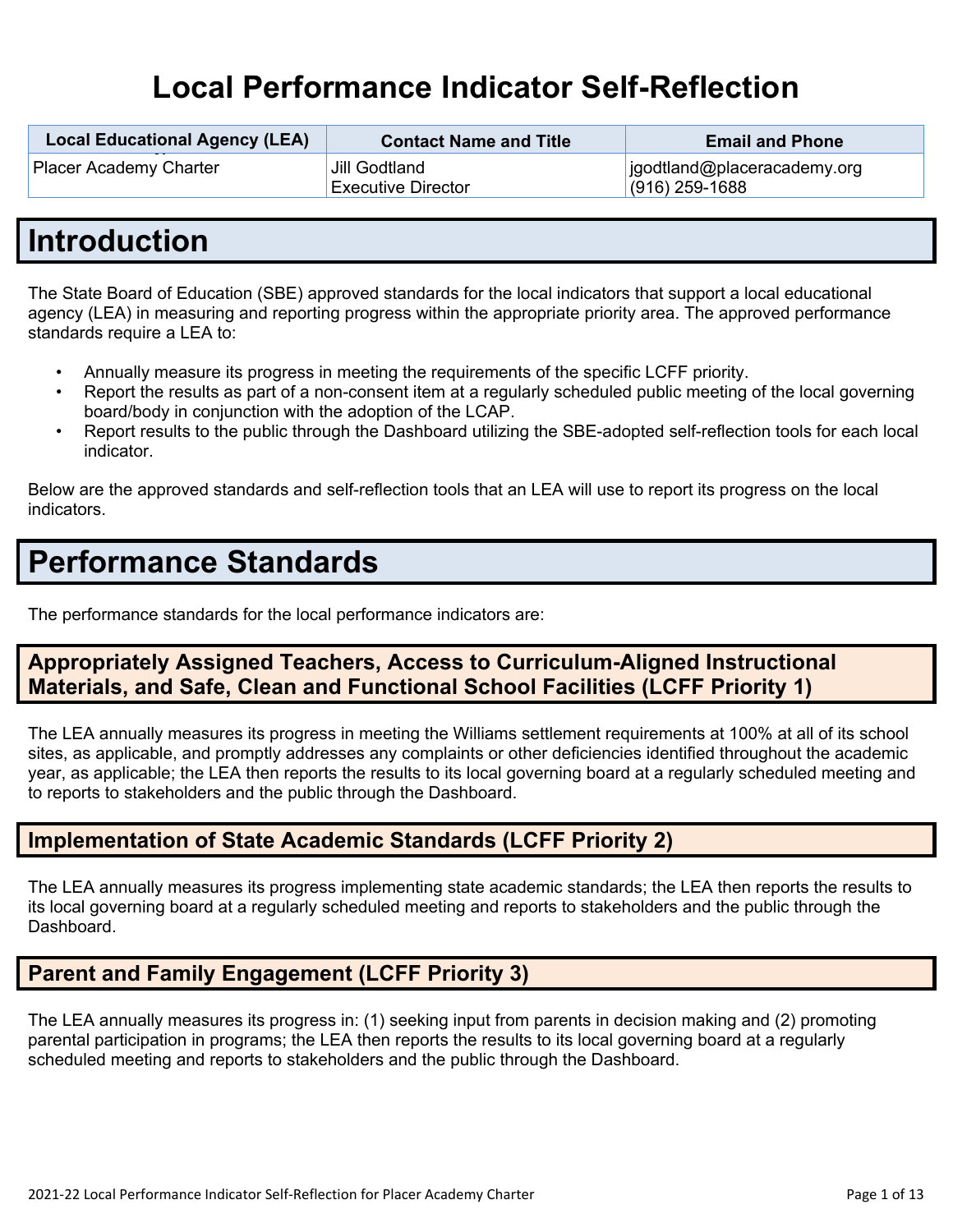## **School Climate (LCFF Priority 6)**

The LEA administers a local climate survey at least every other year that provides a valid measure of perceptions of school safety and connectedness, such as the California Healthy Kids Survey, to students in at least one grade within the grade span(s) that the LEA serves (e.g., K-5, 6-8, 9-12), and reports the results to its local governing board at a regularly scheduled meeting of the local governing board and to stakeholders and the public through the Dashboard.

## **Access to a Broad Course of Study (LCFF Priority 7)**

The LEA annually measures its progress in the extent to which students have access to, and are enrolled in, a broad course of study that includes the adopted courses of study specified in the California Education Code (EC) for Grades 1-6 and Grades 7-12, as applicable, including the programs and services developed and provided to unduplicated students and individuals with exceptional needs; the LEA then reports the results to its local governing board at a regularly scheduled meeting and reports to stakeholders and the public through the Dashboard.

## **Coordination of Services for Expelled Students-County Office of Education (COE) Only (LCFF Priority 9)**

The county office of education (COE) annually measures its progress in coordinating instruction as required by California EC Section 48926; the COE then reports the results to its local governing board at a regularly scheduled meeting and reports to stakeholders and the public through the Dashboard.

## **Coordination of Services for Foster Youth-COE Only (LCFF Priority 10)**

The COE annually measures its progress in coordinating services for foster youth; the COE then reports the results to its local governing board at a regularly scheduled meeting and reports to stakeholders and the public through the **Dashboard**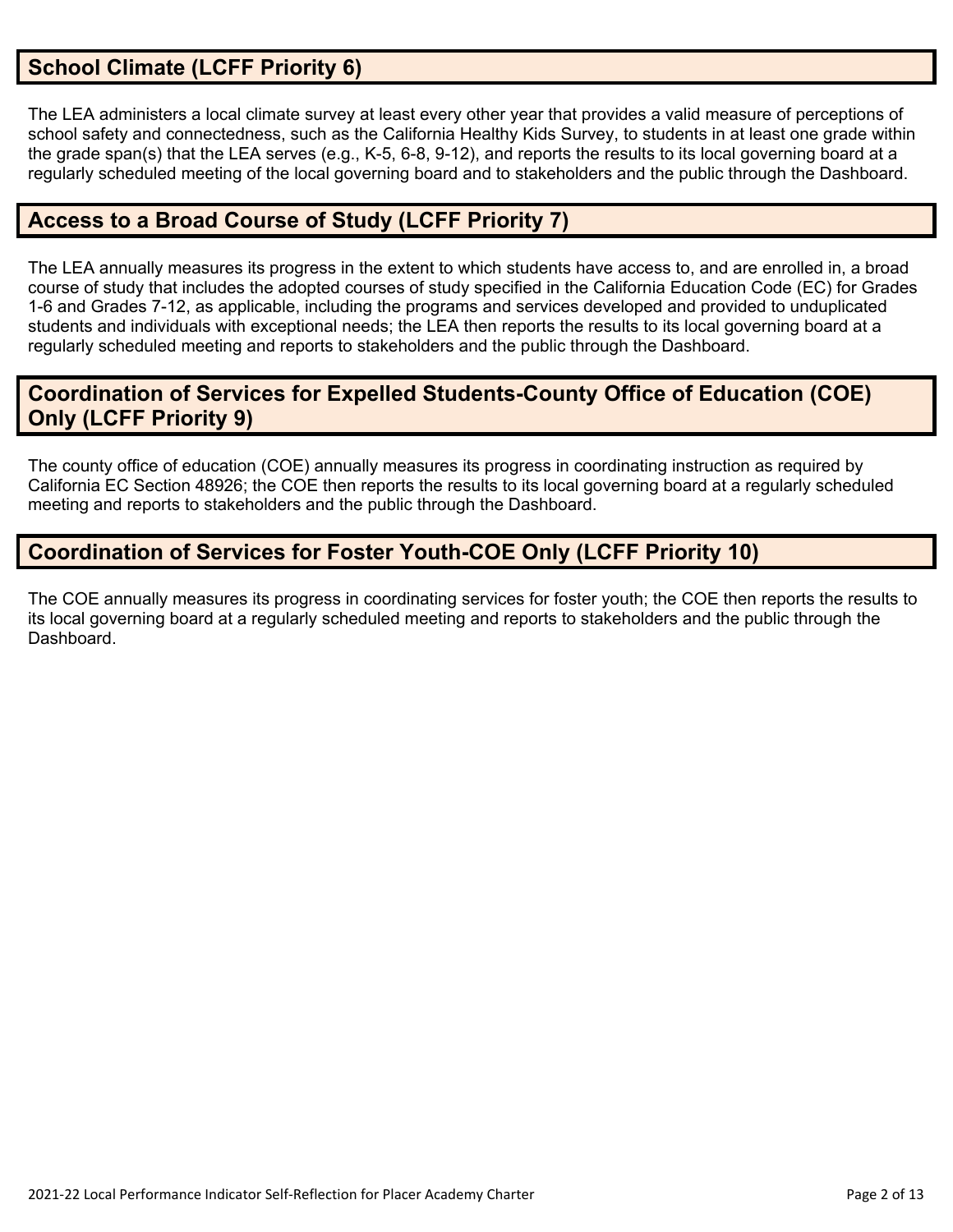## **Self-Reflection Tools**

An LEA uses the self-reflection tools included within the Dashboard to report its progress on the local performance indicator to stakeholders and the public.

The self-reflection tools are embedded in the web-based Dashboard system and are also available in Word document format. In addition to using the self-reflection tools to report its progress on the local performance indicators to stakeholders and the public, an LEA may use the self-reflection tools as a resource when reporting results to its local governing board. The approved self-reflection tools are provided below.

## **Appropriately Assigned Teachers, Access to Curriculum-Aligned Instructional Materials, and Safe, Clean and Functional School Facilities (LCFF Priority 1)**

LEAs will provide the information below:

- Number/percentage of misassignments of teachers of ELs, total teacher misassignments, and vacant teacher positions
- Number/percentage of students without access to their own copies of standards-aligned instructional materials for use at school and at home
- Number of identified instances where facilities do not meet the "good repair" standard (including deficiencies and extreme deficiencies)

| <b>Teachers</b>                                | <b>Number</b> | <b>Percent</b> |
|------------------------------------------------|---------------|----------------|
| Misassignments of Teachers of English Learners |               | 0%             |
| Total Teacher Misassignments                   |               | 0%             |
| Vacant Teacher Positions                       |               | 0%             |

| <b>Access to Instructional Materials</b>                                                                            | <b>Number</b> | <b>Percent</b> |
|---------------------------------------------------------------------------------------------------------------------|---------------|----------------|
| Students Without Access to Own Copies of Standards-Aligned Instructional<br>Materials for Use at School and at Home |               | 0%             |

| <b>Facility Conditions</b>                                                                                                        | <b>Number</b> |
|-----------------------------------------------------------------------------------------------------------------------------------|---------------|
| Identified Instances Where Facilities Do Not Meet The "Good Repair" Standard (Including<br>Deficiencies and Extreme Deficiencies) |               |

## **Implementation of State Academic Standards (LCFF Priority 2)**

LEAs may provide a narrative summary of their progress in the implementation of state academic standards based on locally selected measures or tools (Option 1). Alternatively, LEAs may complete the optional reflection tool (Option 2).

#### **OPTION 1: Narrative Summary (Limited to 3,000 characters)**

In the narrative box provided on the Dashboard, identify the locally selected measures or tools that the LEA is using to track its progress in implementing the state academic standards adopted by the state board and briefly describe why the LEA chose the selected measures or tools.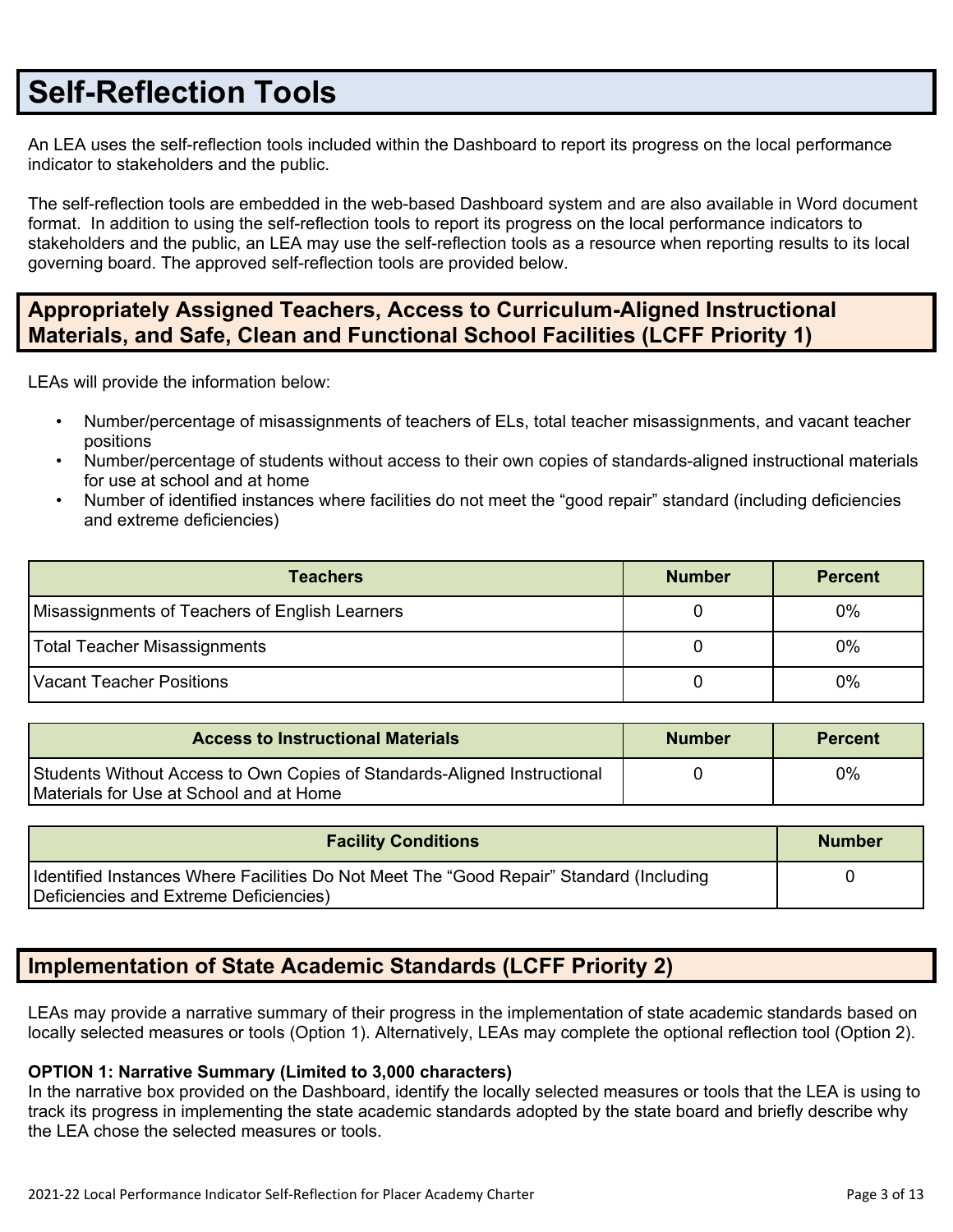Additionally, summarize the LEA's progress in implementing the academic standards adopted by the SBE, based on the locally selected measures or tools. The adopted academic standards are:

- English Language Arts (ELA)-Common Core State Standards for ELA
- English Language Development (ELD) (Aligned to Common Core State Standards for ELA)
- Mathematics-Common Core State Standards for Mathematics
- Next Generation Science Standards
- History-Social Science
- **Career Technical Education**
- Health Education Content Standards
- Physical Education Model Content Standards
- Visual and Performing Arts
- World Language

#### **OPTION 2: Reflection Tool**

#### **Recently Adopted Academic Standards and/or Curriculum Frameworks**

**1. Rate the LEA's progress in providing professional learning for teaching to the recently adopted academic standards and/or curriculum frameworks identified below.**

Rating Scale (lowest to highest) -

- 1 Exploration and Research Phase
- 2 Beginning Development
- 3 Initial Implementation
- 4 Full Implementation
- 5 Full Implementation and Sustainability

| <b>Academic Standards</b>                                 |  |   |  |
|-----------------------------------------------------------|--|---|--|
| ELA – Common Core State Standards for ELA                 |  |   |  |
| ELD (Aligned to ELA Standards)                            |  |   |  |
| Mathematics – Common Core State Standards for Mathematics |  |   |  |
| <b>Next Generation Science Standards</b>                  |  | 3 |  |
| <b>History-Social Science</b>                             |  |   |  |

#### **2. Rate the LEA's progress in making instructional materials that are aligned to the recently adopted academic standards and/or curriculum frameworks identified below available in all classrooms where the subject is taught.**

- 1 Exploration and Research Phase
- 2 Beginning Development
- 3 Initial Implementation
- 4 Full Implementation
- 5 Full Implementation and Sustainability

| <b>Academic Standards</b>                 |  |  |  |
|-------------------------------------------|--|--|--|
| ELA – Common Core State Standards for ELA |  |  |  |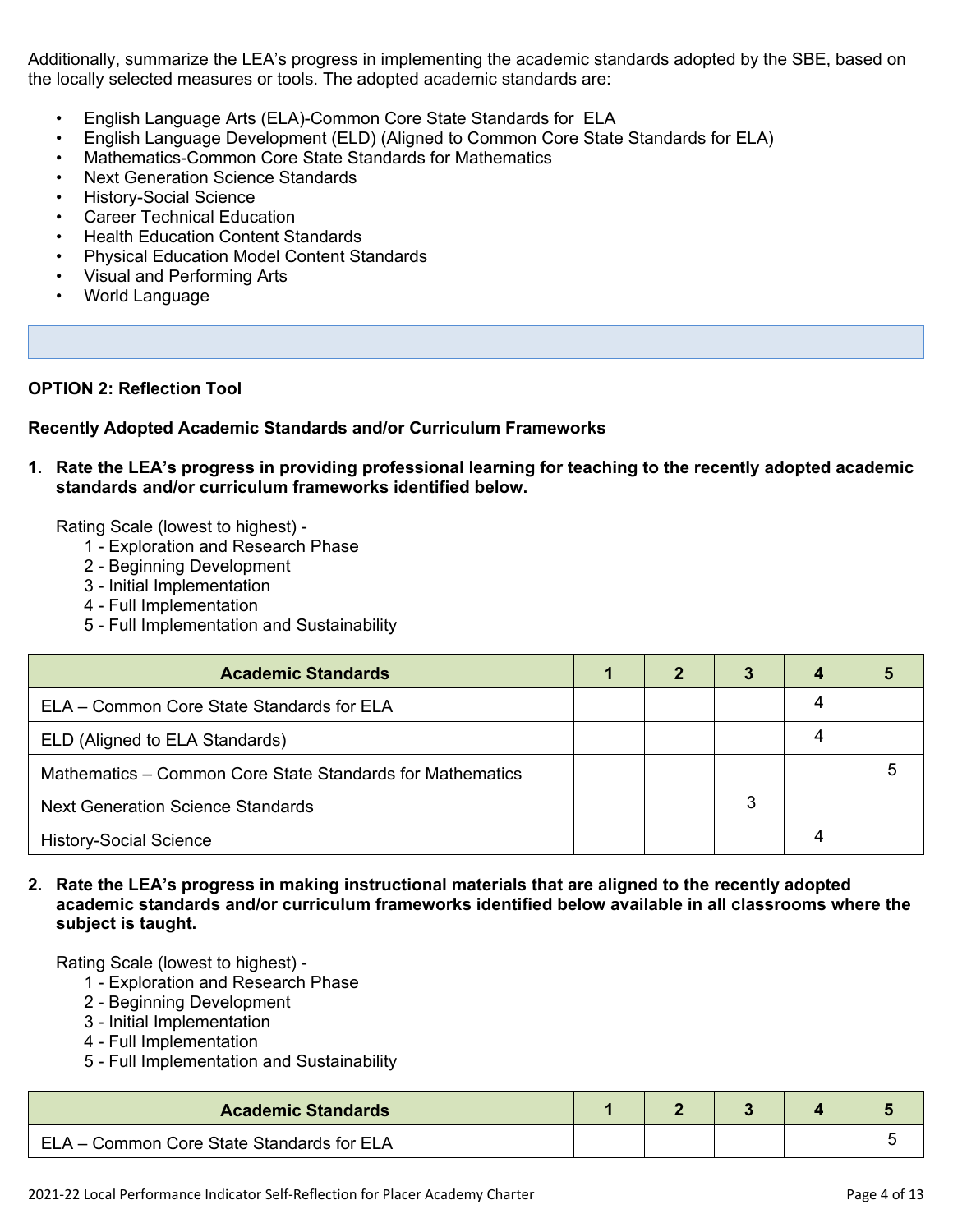| <b>Academic Standards</b>                                 |  |  |  |
|-----------------------------------------------------------|--|--|--|
| ELD (Aligned to ELA Standards)                            |  |  |  |
| Mathematics – Common Core State Standards for Mathematics |  |  |  |
| <b>Next Generation Science Standards</b>                  |  |  |  |
| <b>History-Social Science</b>                             |  |  |  |

3. Rate the LEA's progress in implementing policies or programs to support staff in identifying areas where **they can improve in delivering instruction aligned to the recently adopted academic standards and/or curriculum frameworks identified below (e.g., collaborative time, focused classroom walkthroughs, teacher pairing).**

Rating Scale (lowest to highest) -

- 1 Exploration and Research Phase
- 2 Beginning Development
- 3 Initial Implementation
- 4 Full Implementation
- 5 Full Implementation and Sustainability

| <b>Academic Standards</b>                                 | 2 | 3 | 4 |  |
|-----------------------------------------------------------|---|---|---|--|
| ELA – Common Core State Standards for ELA                 |   |   | 4 |  |
| ELD (Aligned to ELA Standards)                            |   |   | 4 |  |
| Mathematics – Common Core State Standards for Mathematics |   |   | 4 |  |
| <b>Next Generation Science Standards</b>                  |   | 3 |   |  |
| <b>History-Social Science</b>                             |   | 3 |   |  |

#### **Recently Adopted Academic Standards and/or Curriculum Frameworks**

#### **4. Rate the LEA's progress implementing each of the following academic standards adopted by the state board for all students.**

- 1 Exploration and Research Phase
- 2 Beginning Development
- 3 Initial Implementation
- 4 Full Implementation
- 5 Full Implementation and Sustainability

| <b>Academic Standards</b>                         |  | 3 |   |  |
|---------------------------------------------------|--|---|---|--|
| <b>Career Technical Education</b>                 |  |   |   |  |
| <b>Health Education Content Standards</b>         |  |   |   |  |
| <b>Physical Education Model Content Standards</b> |  |   |   |  |
| Visual and Performing Arts                        |  |   | 4 |  |
| World Language                                    |  |   |   |  |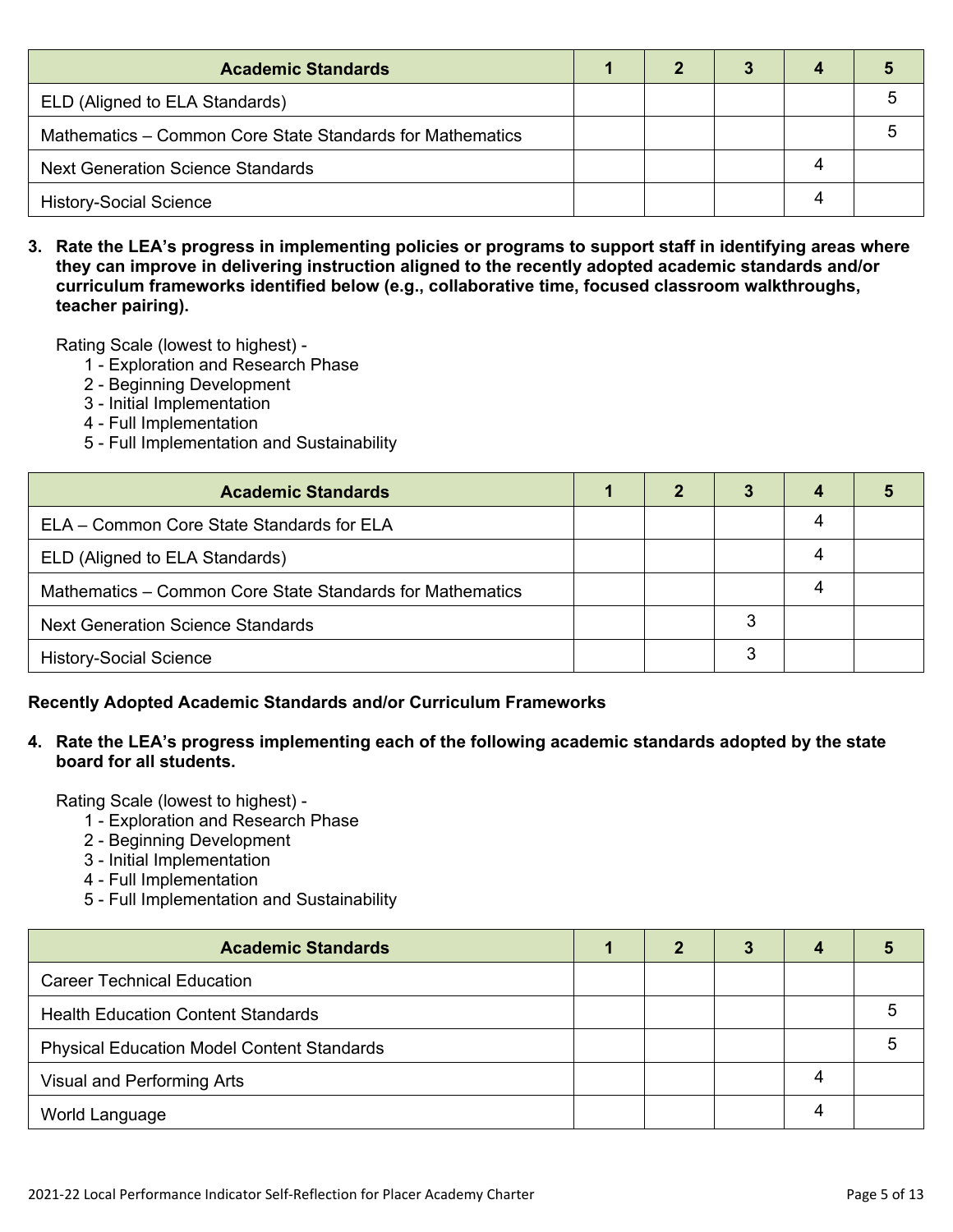#### **Support for Teachers and Administrators**

**5. Rate the LEA's success at engaging in the following activities with teachers and school administrators during the prior school year (including the summer preceding the prior school year).**

Rating Scale (lowest to highest) -

- 1 Exploration and Research Phase
- 2 Beginning Development
- 3 Initial Implementation
- 4 Full Implementation
- 5 Full Implementation and Sustainability

| <b>Academic Standards</b>                                                             |  |  |  |
|---------------------------------------------------------------------------------------|--|--|--|
| Identifying the professional learning needs of groups of teachers or staff as a whole |  |  |  |
| Identifying the professional learning needs of individual teachers                    |  |  |  |
| Providing support for teachers on the standards they have not yet mastered            |  |  |  |

#### **Optional Narrative (Limited to 1,500 characters)**

6. Provide any additional information in the text box provided in the Dashboard that the LEA believes is **relevant to understanding its progress implementing the academic standards adopted by the state board.**

Placer Academy has staff development days embedded into the calendar that are dedicated to professional growth and development. During these meetings, staff look at relevant student data to plan interventions, supports, and/or acceleration strategies to promote academic growth. We also provide relevant training to teachers in areas that are directly related to their personal goals. Staff is surveyed to determine areas of interest for training, and data is used to determine school-wide trainings.

## **Parent and Family Engagement (LCFF Priority 3)**

This self-reflection tool is organized into three sections. Each section includes promising practices in family engagement:

- 1. Building Relationships between School Staff and Families
- 2. Building Partnerships for Student Outcomes
- 3. Seeking Input for Decision-making

LEAs use this self-reflection tool to reflect on its progress, successes, needs and areas of growth in family engagement policies, programs, and practices. This tool will enable an LEA to engage in continuous improvement and determine next steps to make improvements in the areas identified.

The results of the process should be used to inform the LCAP and the development process, to assess prior year goals, actions and services as well as to plan or modify future goals, actions, and services in the LCAP.

For each statement in the table below -

- 1. Identify the diverse stakeholders that need to participate in the self-reflection process in order to ensure input from all groups of families, staff and students in the LEA, including families of unduplicated students and families of individuals with exceptional needs as well as families of underrepresented students.
- 2. Engage stakeholders in determining what data and information will be considered to complete the selfreflection tool. LEAs should consider how the practices apply to families of all student groups, including families of unduplicated students and families of individuals with exceptional needs as well as families of underrepresented students.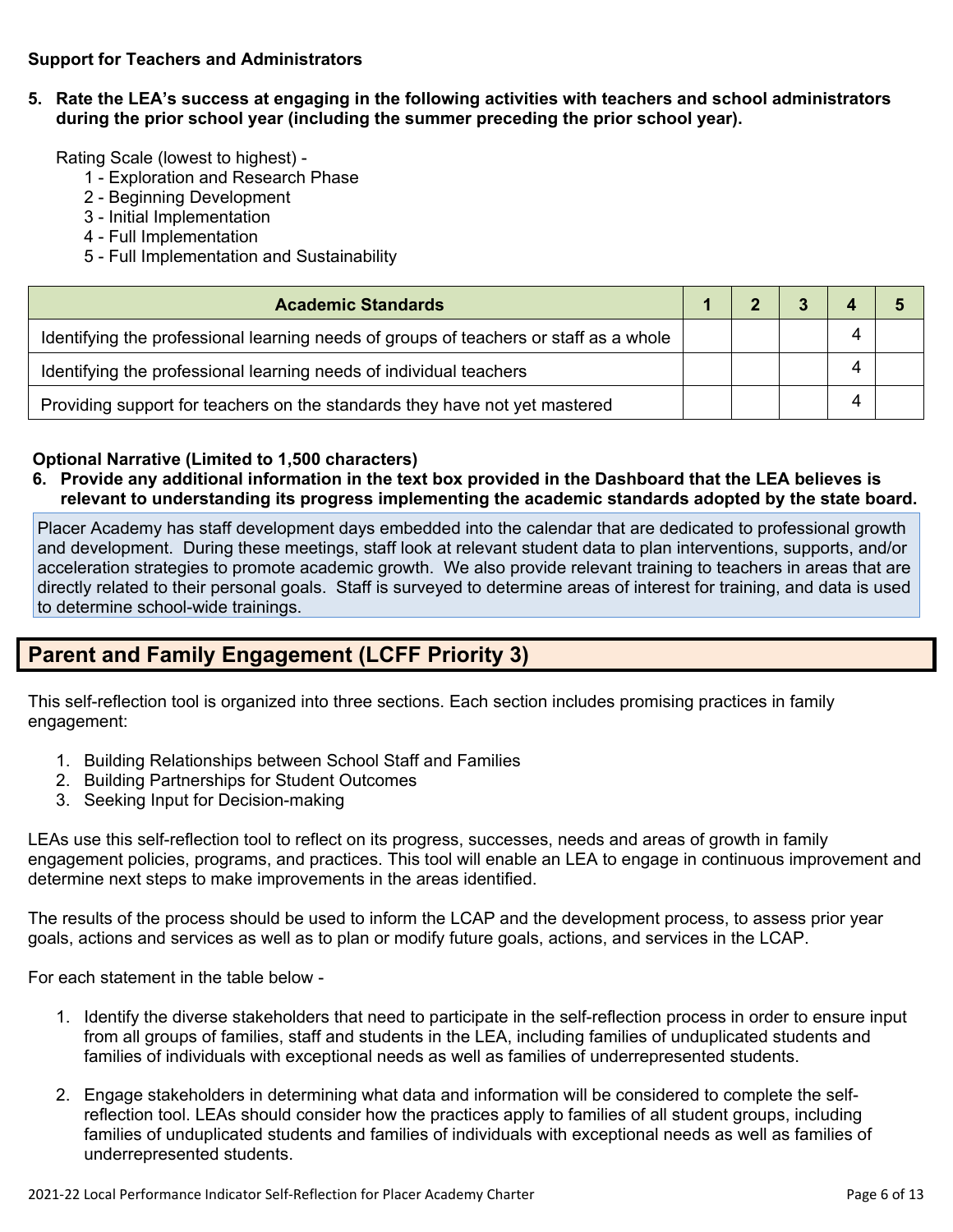- 3. Based on the analysis of data, identify the number which best indicates the LEA's current stage of implementation for each practice using the following rating scale (lowest to highest):
	- 1 Exploration and Research Phase
	- 2 Beginning Development
	- 3 Initial Implementation
	- 4 Full Implementation
	- 5 Full Implementation and Sustainability
- 4. Write a brief response to the prompts following each of the three sections.
- 5. Use the information from the self-reflection process to inform the LCAP and the LCAP development process, as well as the development of other school and district plans.

#### **Building Relationships**

Rating Scale (lowest to highest) -

- 1 Exploration and Research Phase
- 2 Beginning Development
- 3 Initial Implementation
- 4 Full Implementation
- 5 Full Implementation and Sustainability

|    | <b>Building Relationships</b>                                                                                                                                                                                                        |  |  |   |
|----|--------------------------------------------------------------------------------------------------------------------------------------------------------------------------------------------------------------------------------------|--|--|---|
|    | Rate the LEA's progress in developing the capacity of staff (i.e.<br>administrators, teachers, and classified staff) to build trusting and<br>respectful relationships with families.                                                |  |  | 5 |
|    | 2. Rate the LEA's progress in creating welcoming environments for<br>all families in the community.                                                                                                                                  |  |  |   |
| 3. | Rate the LEA's progress in supporting staff to learn about each<br>family's strengths, cultures, languages, and goals for their<br>children.                                                                                         |  |  |   |
| 4. | Rate the LEA's progress in developing multiple opportunities<br>for the LEA and school sites to engage in 2-way<br>communication between families and educators using<br>language that is understandable and accessible to families. |  |  |   |

#### **Dashboard Narrative Box (Limited to 3,000 characters)**

Briefly describe the LEA's current strengths and progress in this area, and identify a focus area for improvement, including how the LEA will improve the engagement of underrepresented families.

PAC was built on the shoulders of passionate, involved parents, families, and educators who longed for a different kind of school. Many unforeseen challenges were overcome and an innovative and flourishing school emerged. Therefore, Placer Academy is committed to engaging parents and community stakeholders and incorporating their feedback into the decision-making process. A variety of events and avenues have been established to initiate outreach and establish connections with parents. These include town halls, informational presentations, family nights, etc. Additionally, PAC offers a variety of ways for families to participate in the decision-making process including the PAS Board of Directors, Parent Advisory Committee, and the Strategic Planning Committee. The COVID-19 pandemic has made much of the engagement opportunities more challenging due to the limitations on inperson interactions. However, most meetings were able to be transitioned to a virtual setting.

92% of respondents on the 2020-2021 annual survey believe PAC provides a welcoming school environment and that PAC maintains a positive school climate where students feel connected. PAC has determined that there is a need to survey our middle school students due to the effects of the pandemic. While we don't have current baseline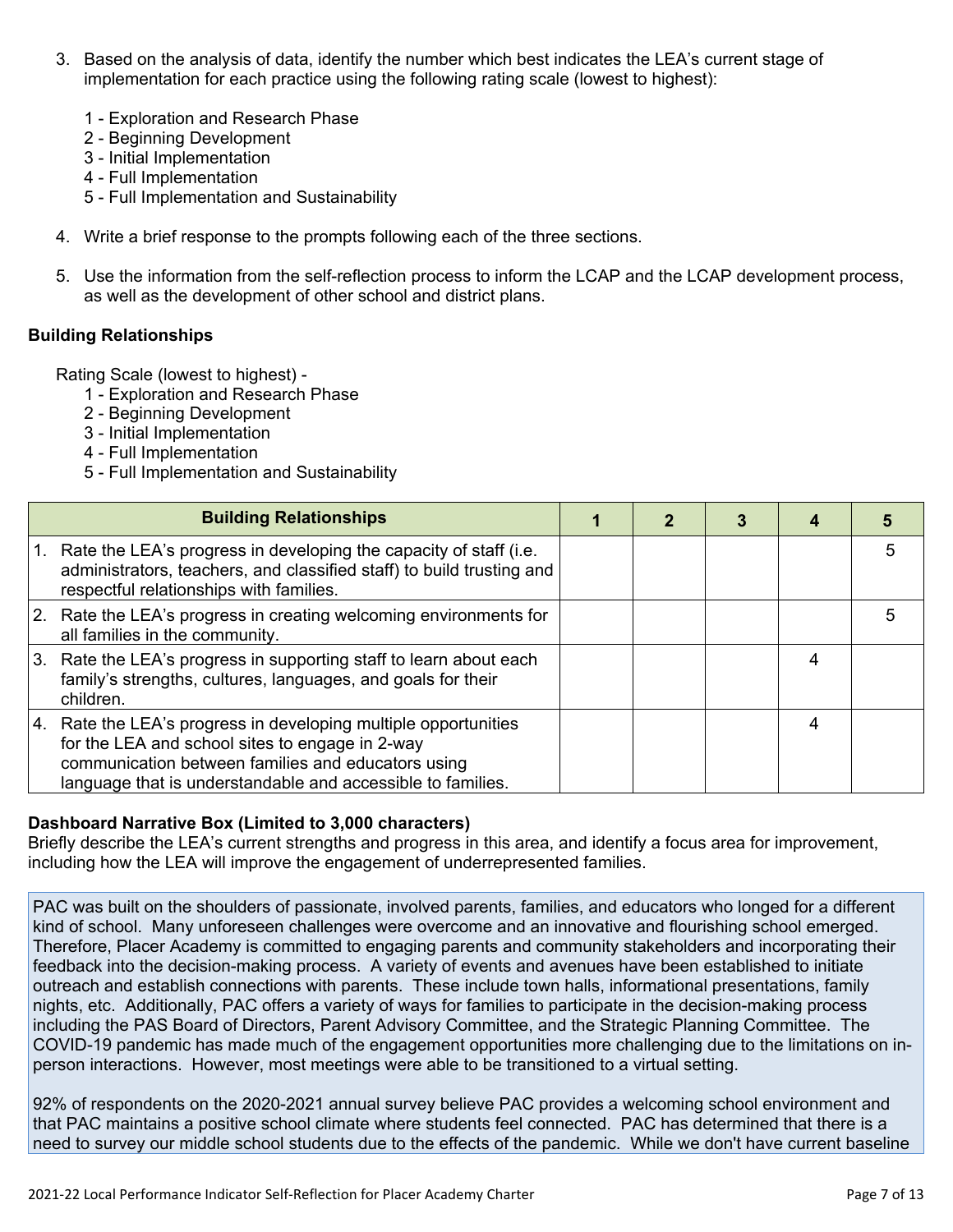data, we do feel this is an important step to ensure that we are maintaining a culture that promotes their socialemotional well-being.

#### **Building Partnerships for Student Outcomes**

Rating Scale (lowest to highest) -

- 1 Exploration and Research Phase
- 2 Beginning Development
- 3 Initial Implementation
- 4 Full Implementation
- 5 Full Implementation and Sustainability

| <b>Building Partnerships</b>                                                                                                                                                                                         |  |   |   |  |
|----------------------------------------------------------------------------------------------------------------------------------------------------------------------------------------------------------------------|--|---|---|--|
| Rate the LEA's progress in providing professional learning and<br>support to teachers and principals to improve a school's capacity<br>to partner with families.                                                     |  |   | 4 |  |
| 2. Rate the LEA's progress in providing families with information<br>and resources to support student learning and development in<br>the home.                                                                       |  |   | 4 |  |
| 3. Rate the LEA's progress in implementing policies or programs for<br>teachers to meet with families and students to discuss student<br>progress and ways to work together to support improved student<br>outcomes. |  |   | 4 |  |
| 4. Rate the LEA's progress in supporting families to understand<br>and exercise their legal rights and advocate for their own<br>students and all students.                                                          |  | З |   |  |

#### **Dashboard Narrative Box (Limited to 3,000 characters)**

Briefly describe the LEA's current strengths and progress in this area, and identify a focus area for improvement, including how the LEA will improve the engagement of underrepresented families.

Placer Academy has worked diligently to keep families and students engaged in their learning during the COVID-19 pandemic. We have provided recorded lessons, videos, 1 on 1 tutoring sessions, and at-home (socially distanced) visits for students who are refusing to attend school. We have provided virtual intervention and supervised social clubs to promote a sense of connectedness. Virtual SSTs, 504s, IEPs, and conferences have all been held.

81% of respondents on the 2020-2021 annual survey believe PAC teachers provide regular and consistent feedback on their student's progress. PAC will continue to seek out and provide opportunities for engagement with families.

#### **Seeking Input for Decision Making**

- 1 Exploration and Research Phase
- 2 Beginning Development
- 3 Initial Implementation
- 4 Full Implementation
- 5 Full Implementation and Sustainability

| <b>Seeking Input</b>                                                                                                                                                      |  |  |  |
|---------------------------------------------------------------------------------------------------------------------------------------------------------------------------|--|--|--|
| Rate the LEA's progress in building the capacity of and<br>supporting principals and staff to effectively engage families in<br>advisory groups and with decision-making. |  |  |  |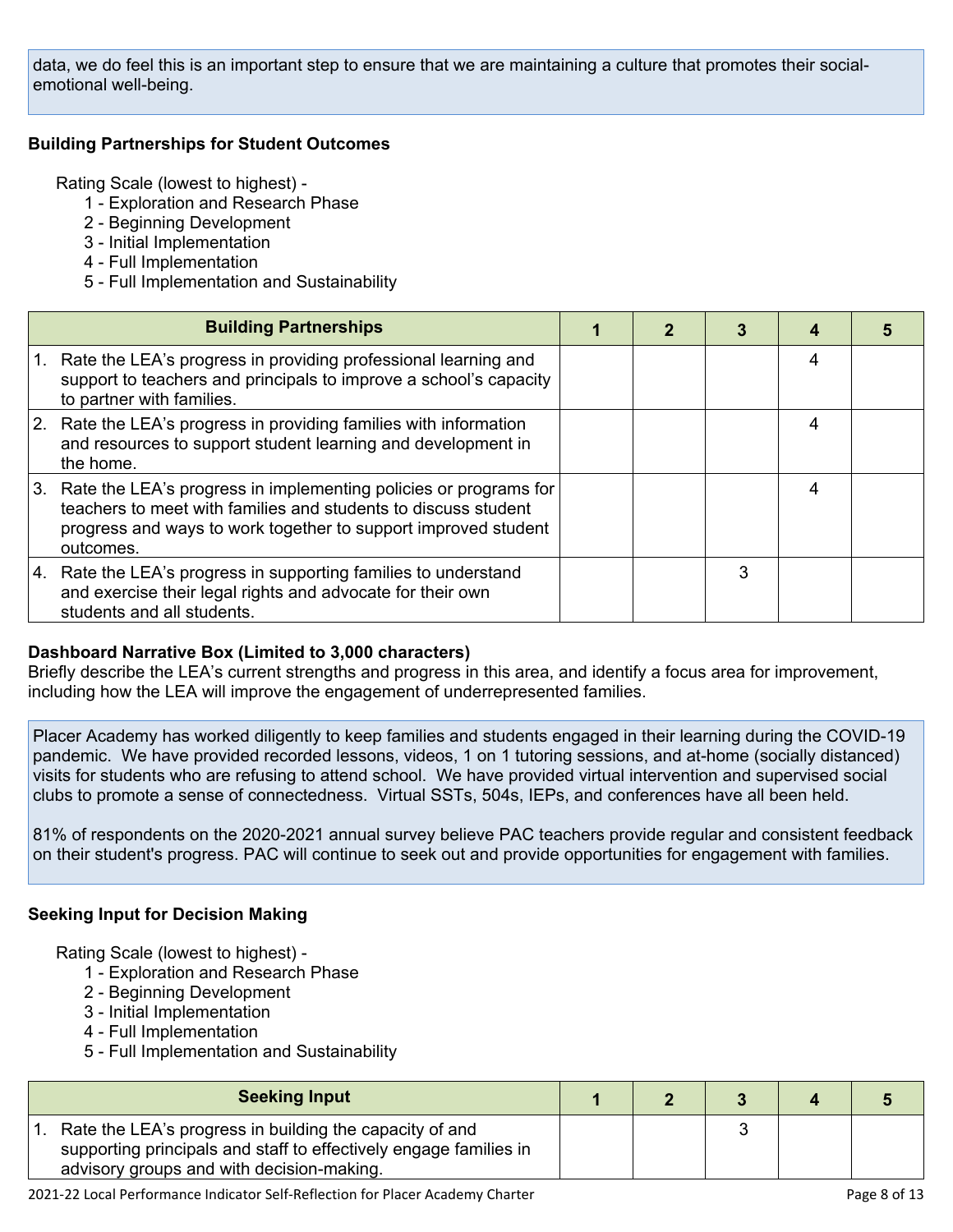|    | <b>Seeking Input</b>                                                                                                                                                                                                                                 |  |   |  |
|----|------------------------------------------------------------------------------------------------------------------------------------------------------------------------------------------------------------------------------------------------------|--|---|--|
|    | 2. Rate the LEA's progress in building the capacity of and<br>supporting family members to effectively engage in advisory<br>groups and decision-making.                                                                                             |  | 3 |  |
| 3. | Rate the LEA's progress in providing all families with<br>opportunities to provide input on policies and programs, and<br>implementing strategies to reach and seek input from any<br>underrepresented groups in the school community.               |  |   |  |
|    | 4. Rate the LEA's progress in providing opportunities to have<br>families, teachers, principals, and district administrators work<br>together to plan, design, implement and evaluate family<br>engagement activities at school and district levels. |  | 3 |  |

#### **Dashboard Narrative Box (Limited to 3,000 characters)**

Briefly describe the LEA's current strengths and progress in this area, and identify a focus area for improvement, including how the LEA will improve the engagement of underrepresented families.

Placer Academy believes and values the input from our stakeholders when making decisions. The pandemic was a prime example of how PAC sought input when designing and implementing the various models of instruction. Parents participated in multiple targeted surveys, town halls, and board meetings to voice opinions. Additionally, we formed a strategic planning committee and asked parents to participate in an extensive SWOT analysis to help us guide our long-range plan. We plan to continue the important work of engaging families to improve and expand on the opportunities we offer.

## **School Climate (LCFF Priority 6)**

LEAs will provide a narrative summary of the local administration and analysis of a local climate survey that captures a valid measure of student perceptions of school safety and connectedness in at least one grade within the grade span (e.g., K–5, 6– 8, 9–12) in a text box provided in the California School Dashboard (response limited to 3,000 characters). LEAs will have an opportunity to include differences among student groups, and for surveys that provide an overall score, such as the California Healthy Kids Survey, report the overall score for all students and student groups. This summary may also include an analysis of a subset of specific items on a local survey and additional data collection tools that are particularly relevant to school conditions and climate.

- 1. **DATA:** Reflect on the key learnings from the survey results and share what the LEA learned.
- 2. **MEANING:** What do the disaggregated results (if applicable) of the survey and other data collection methods reveal about schools in the LEA, such as areas of strength or growth, challenges, and barriers?
- 3. **USE:** What revisions, decisions, or actions has, or will, the LEA implement in response to the results for continuous improvement purposes? Why? If you have already implemented actions, did you see the results you were seeking?

Placer Academy Charter encourages students to meet academic challenges with openness, enthusiasm and a willingness to solve problems creatively. An integral part of our learning process will have our school community learning how to ask questions, solve problems and make thoughtful decisions. A climate of expectation and success is encouraged, and all pupils are helped to set realistic targets and then given every assistance in achieving them. Our goal is to facilitate the development of self-confidence and to provide our students with the academic foundation necessary for them to reach their true potential and enjoy a successful experience in higher education.

In order for the vision to become a reality, it is important that students feel safe and connected. 94% of our families felt that Placer Academy students are physically and emotionally safe. And 92% of families feel the PAC maintains a positive school climate and students feel connected. These results clearly show that Placer Academy's hard work around social-emotional well-being is paying off. Our team did feel that there is a need to survey the students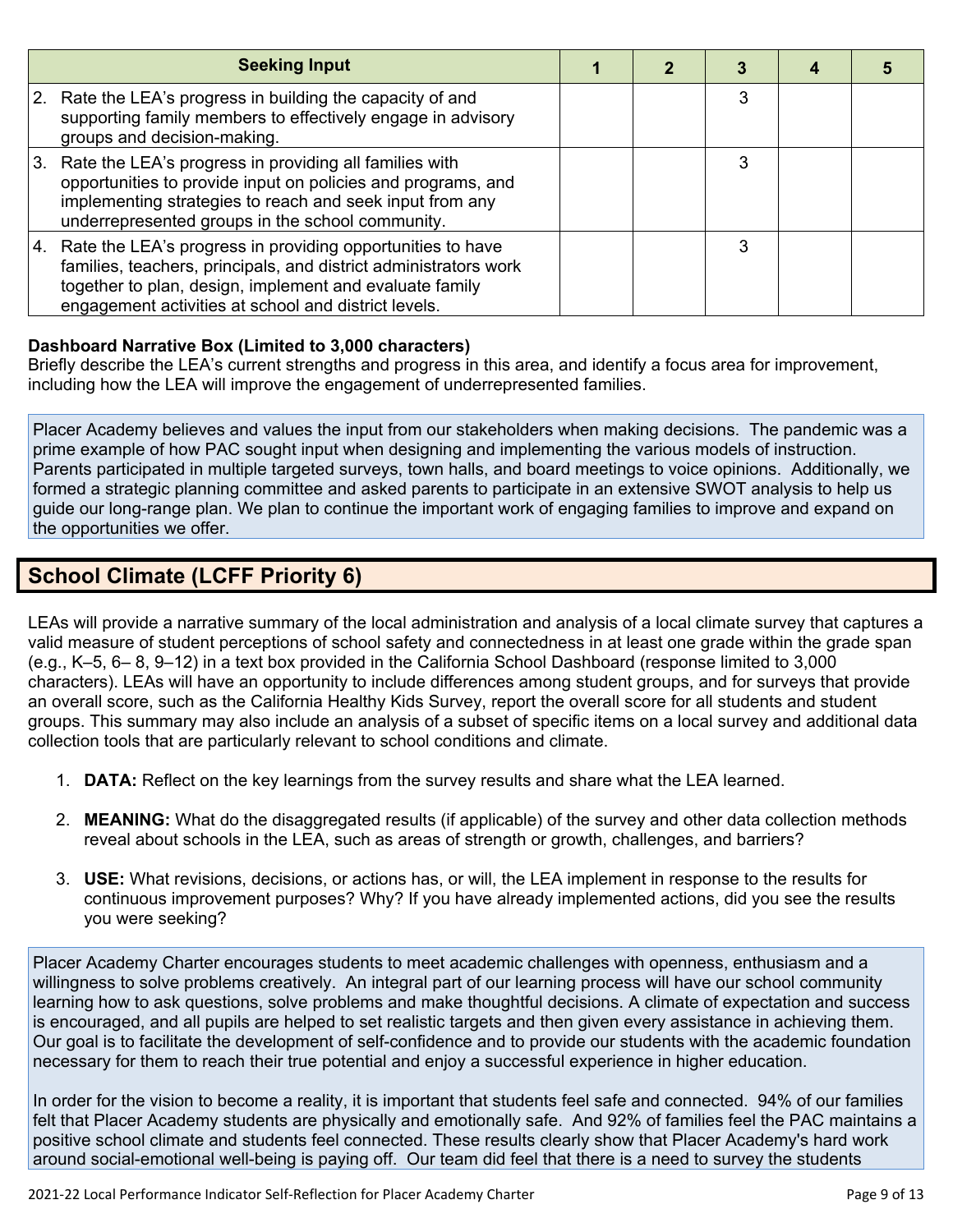themselves in middle school to continue to monitor and offer appropriate support for their well-being. To that end, PAC will be administering the CA Healthy Kids Survey next year and the years to follow. We believe that data will be imperative in providing our students with responsive strategies.

## **Access to a Broad Course of Study (LCFF Priority 7)**

LEAs provide a narrative summary of the extent to which all students have access to and are enrolled in a broad course of study by addressing, at a minimum, the following four prompts:

- 1. Briefly identify the locally selected measures or tools that the LEA is using to track the extent to which all students have access to, and are enrolled in, a broad course of study, based on grade spans, unduplicated student groups, and individuals with exceptional needs served. (response limited to 1,500 characters)
- 2. Using the locally selected measures or tools, summarize the extent to which all students have access to, and are enrolled in, a broad course of study. The summary should identify any differences across school sites and student groups in access to, and enrollment in, a broad course of study, and may describe progress over time in the extent to which all students have access to, and are enrolled in, a broad course of study. (response limited to 1,500 characters)
- 3. Given the results of the tool or locally selected measures, identify the barriers preventing the LEA from providing access to a broad course of study for all students. (response limited to 1,500 characters)
- 4. In response to the results of the tool or locally selected measures, what revisions, decisions, or new actions will the LEA implement, or has the LEA implemented, to ensure access to a broad course of study for all students? (response limited to 1,500 characters)

Placer Academy monitors progress in meeting Priority 7 standards by reviewing course offerings, class schedules, and master schedules to assess the extent to which all students have access to and are enrolled in a broad course of study. All PAC students are enrolled in a broad course of study. No barriers have been identified at this time that would prevent students from accessing a broad course of study. PAC will continue to regularly monitor and evaluate these offerings to ensure all students, including unduplicated student groups and students with disabilities, have equal opportunities of access.

## **Coordination of Services for Expelled Students – COE Only (LCFF Priority 9)**

**Assess the degree of implementation of the progress in coordinating instruction for expelled students in your county.**

- 1 Exploration and Research Phase
- 2 Beginning Development
- 3 Initial Implementation
- 4 Full Implementation
- 5 Full Implementation and Sustainability

| <b>Coordinating Instruction</b>                                                                                                   |                            |                            |                                 |                            |                                 |
|-----------------------------------------------------------------------------------------------------------------------------------|----------------------------|----------------------------|---------------------------------|----------------------------|---------------------------------|
| Assessing status of triennial plan<br>for providing educational services<br>to all expelled students in the<br>county, including: | [No response]<br>required] | [No response]<br>required] | $[No$ response $ $<br>required] | [No response]<br>required] | $[No$ response $ $<br>required] |
| a. Review of required outcome<br>data.                                                                                            |                            |                            |                                 |                            |                                 |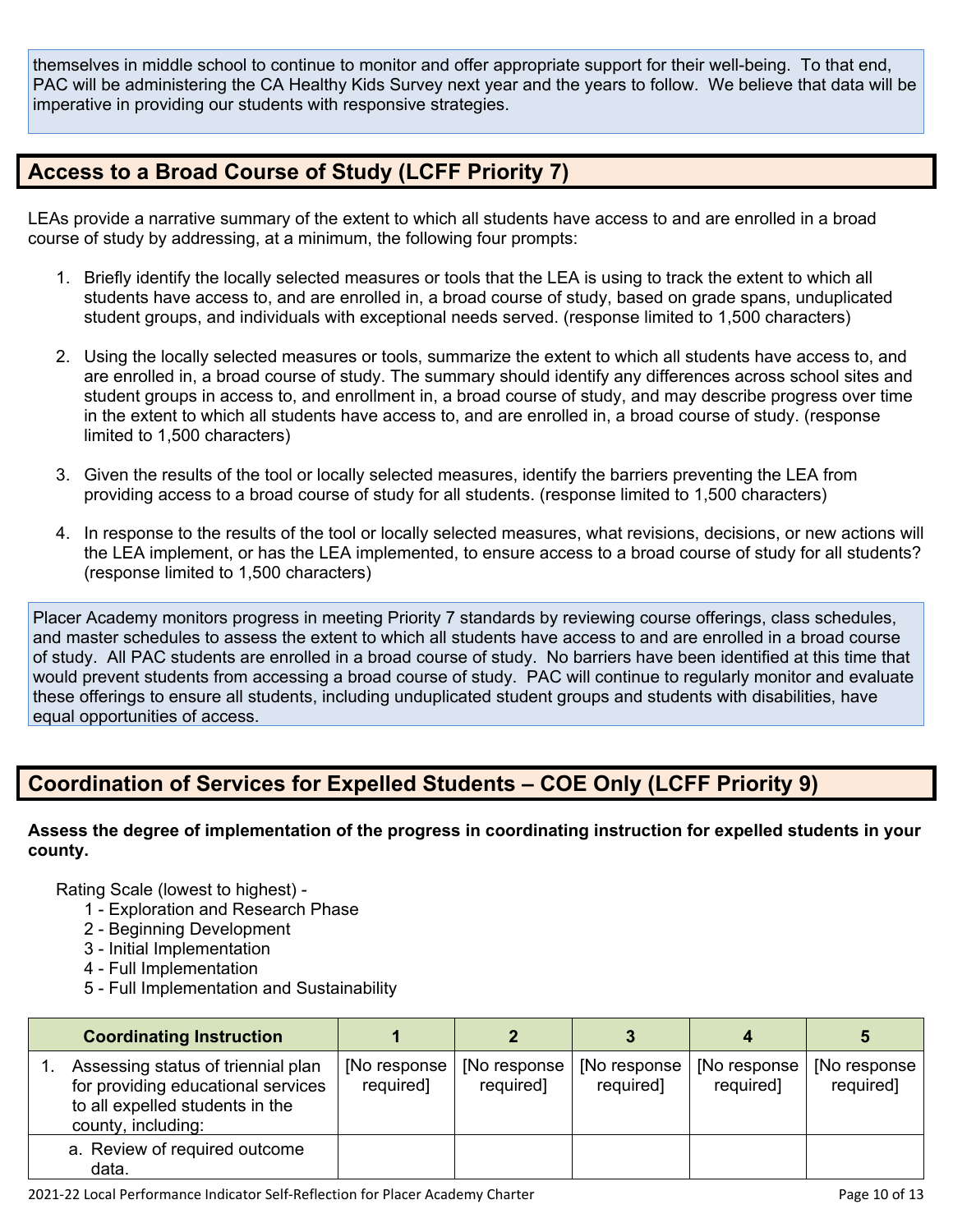| <b>Coordinating Instruction</b>                                                                                                                                                                                                                                                                                                           | 1 | $\overline{2}$ | 3 | 4 | 5 |
|-------------------------------------------------------------------------------------------------------------------------------------------------------------------------------------------------------------------------------------------------------------------------------------------------------------------------------------------|---|----------------|---|---|---|
| b. Identifying existing educational<br>alternatives for expelled pupils,<br>gaps in educational services to<br>expelled pupils, and strategies<br>for filling those service gaps.                                                                                                                                                         |   |                |   |   |   |
| c. Identifying alternative<br>placements for pupils who are<br>expelled and placed in district<br>community day school<br>programs, but who fail to meet<br>the terms and conditions of<br>their rehabilitation plan or who<br>pose a danger to other district<br>pupils.                                                                 |   |                |   |   |   |
| Coordinating on development and<br>2.<br>implementation of triennial plan<br>with all LEAs within the county.                                                                                                                                                                                                                             |   |                |   |   |   |
| 3.<br>Establishing ongoing collaboration<br>and policy development for<br>transparent referral process for<br>LEAs within the county to the<br>county office of education or other<br>program options, including<br>dissemination to all LEAs within<br>the county a menu of available<br>continuum of services for expelled<br>students. |   |                |   |   |   |
| Developing memorandum of<br>4.<br>understanding regarding the<br>coordination of partial credit<br>policies between district of<br>residence and county office of<br>education.                                                                                                                                                           |   |                |   |   |   |

## **Coordination of Services for Foster Youth – COE Only (LCFF Priority 10)**

#### **Assess the degree of implementation of coordinated service program components for foster youth in your county.**

- 1 Exploration and Research Phase
- 2 Beginning Development
- 3 Initial Implementation
- 4 Full Implementation
- 5 Full Implementation and Sustainability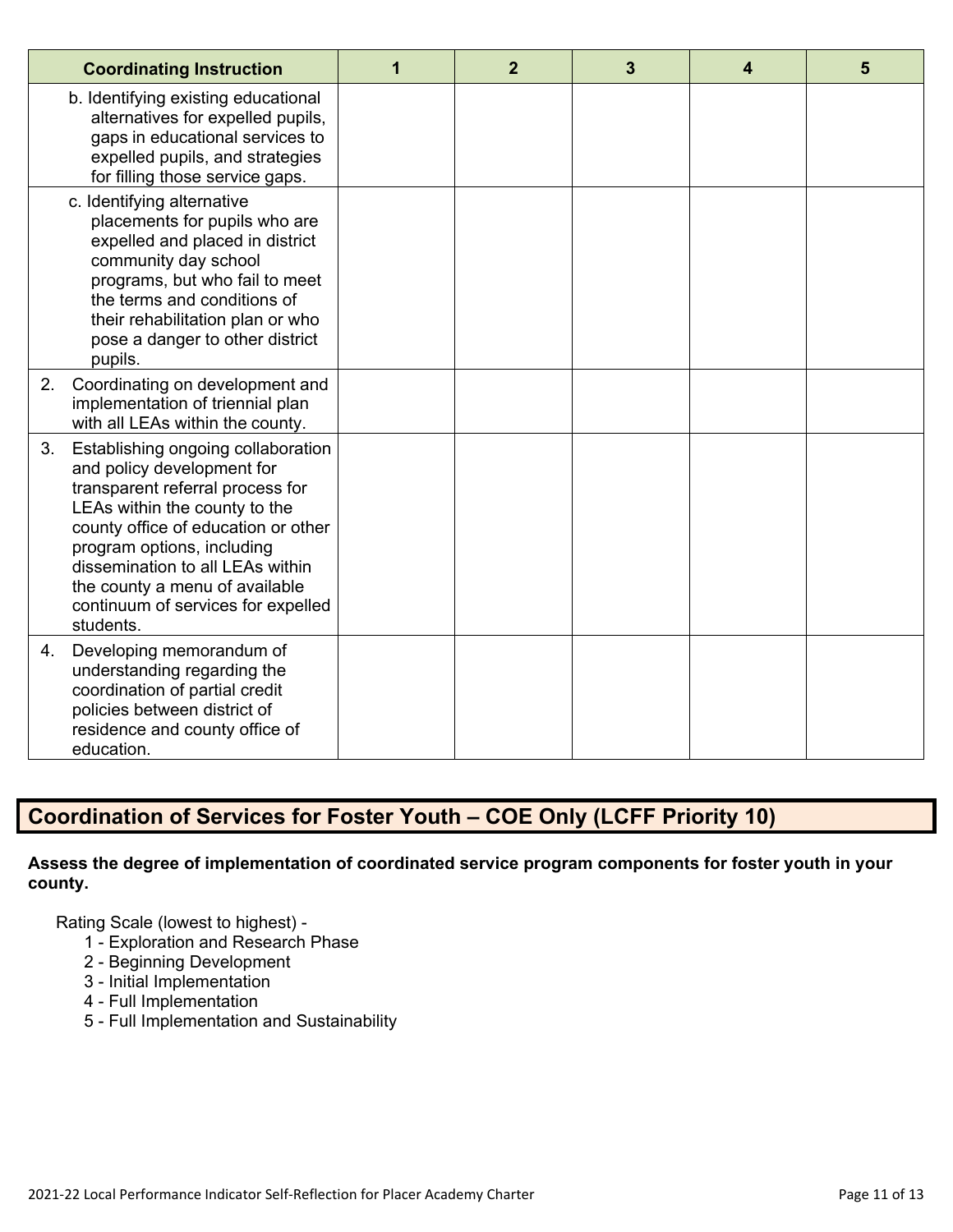| <b>Coordinating Services</b>                                                                                                                                                                                                                                                                                                                                                                                                                                                              | 1 | $\overline{2}$ | 3 | 4 | $5\phantom{1}$ |
|-------------------------------------------------------------------------------------------------------------------------------------------------------------------------------------------------------------------------------------------------------------------------------------------------------------------------------------------------------------------------------------------------------------------------------------------------------------------------------------------|---|----------------|---|---|----------------|
| 1. Establishing ongoing collaboration<br>and supporting policy development,<br>including establishing formalized<br>information sharing agreements with<br>child welfare, probation, Local<br>Education Agency (LEAs), the<br>courts, and other organizations to<br>support determining the proper<br>educational placement of foster<br>youth (e.g., school of origin versus<br>current residence, comprehensive<br>versus alternative school, and<br>regular versus special education). |   |                |   |   |                |
| 2. Building capacity with LEA,<br>probation, child welfare, and other<br>organizations for purposes of<br>implementing school-based support<br>infrastructure for foster youth<br>intended to improve educational<br>outcomes (e.g., provide regular<br>professional development with the<br><b>Foster Youth Liaisons to facilitate</b><br>adequate transportation services for<br>foster youth).                                                                                         |   |                |   |   |                |
| 3. Providing information and<br>assistance to LEAs regarding the<br>educational needs of foster youth in<br>order to improve educational<br>outcomes.                                                                                                                                                                                                                                                                                                                                     |   |                |   |   |                |
| 4. Providing direct educational<br>services for foster youth in LEA or<br>county-operated programs provided<br>the school district has certified that<br>specified services cannot be<br>provided or funded using other<br>sources, including, but not limited to,<br>Local Control Funding Formula,<br>federal, state or local funding.                                                                                                                                                  |   |                |   |   |                |
| Establishing ongoing collaboration<br>5.<br>and supporting development of<br>policies and procedures that<br>facilitate expeditious transfer of<br>records, transcripts, and other<br>relevant educational information.                                                                                                                                                                                                                                                                   |   |                |   |   |                |
| 6. Facilitating the coordination of post-<br>secondary opportunities for youth by<br>engaging with systems partners,<br>including, but not limited to, child<br>welfare transition planning and<br>independent living services,<br>community colleges or universities,<br>career technical education, and<br>workforce development providers.                                                                                                                                             |   |                |   |   |                |